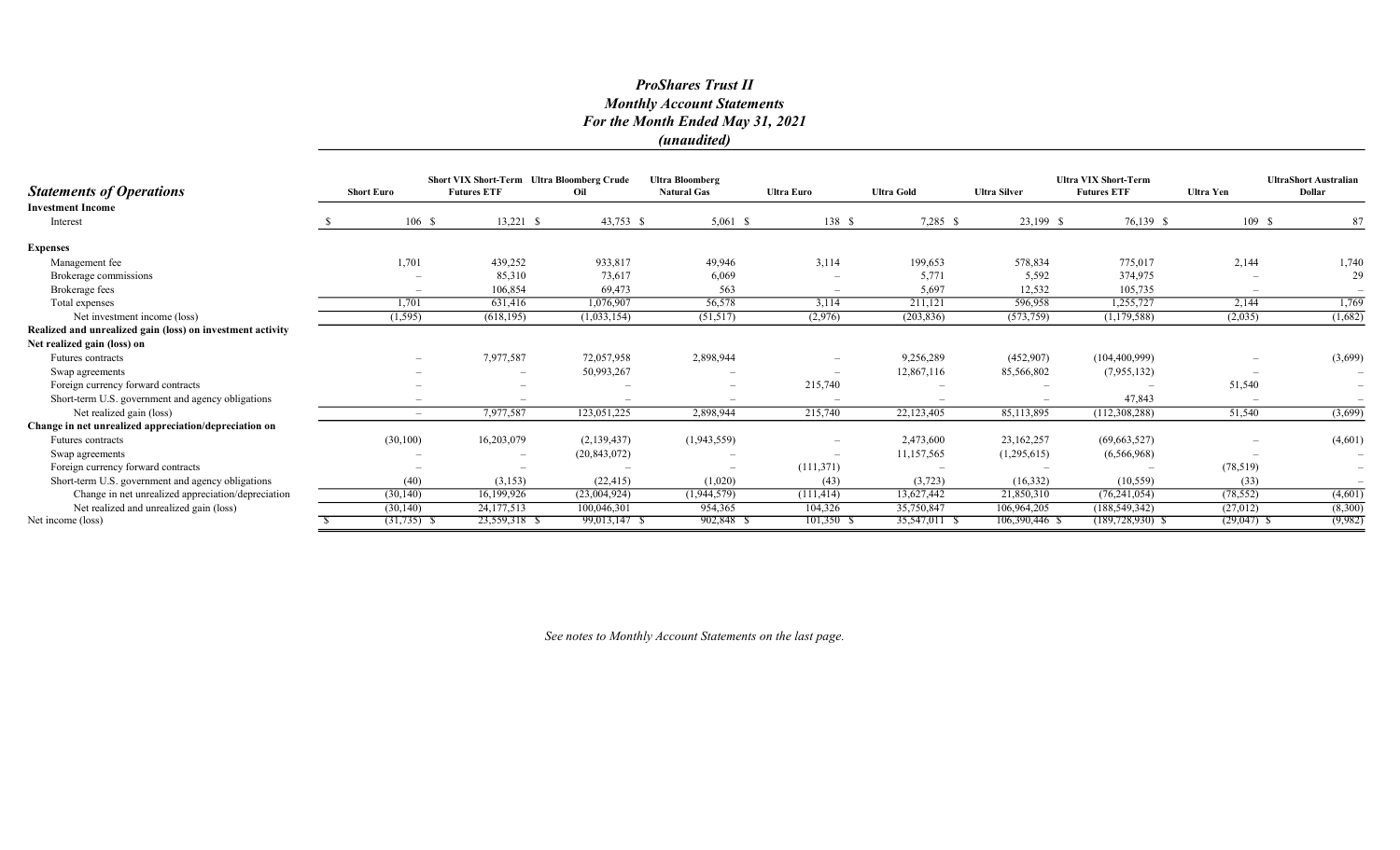| <b>Statements of Operations</b>                            | <b>UltraShort Bloomberg</b><br><b>Crude Oil</b> | <b>UltraShort Bloomberg</b><br><b>Natural Gas</b> | <b>UltraShort Euro</b> | <b>UltraShort Gold</b> | <b>UltraShort Silver</b> | <b>UltraShort Yen</b> | <b>VIX Mid-Term Futures</b><br><b>ETF</b> | <b>VIX Short-Term</b><br><b>Futures ETF</b> |
|------------------------------------------------------------|-------------------------------------------------|---------------------------------------------------|------------------------|------------------------|--------------------------|-----------------------|-------------------------------------------|---------------------------------------------|
| <b>Investment Income</b><br>Interest                       | 3,558 \$                                        | $2,893$ \$                                        | $1,940$ \$             | $1,092$ \$             | 820 \$                   | $1,263$ \$            | $3,119$ \$                                | 28,226                                      |
|                                                            |                                                 |                                                   |                        |                        |                          |                       |                                           |                                             |
| <b>Expenses</b>                                            |                                                 |                                                   |                        |                        |                          |                       |                                           |                                             |
| Management fee                                             | 61,682                                          | 69,771                                            | 38,224                 | 22,988                 | 22,819                   | 24,687                | 67,493                                    | 234,788                                     |
| Brokerage commissions                                      | 10,752                                          | 9,685                                             |                        | 807                    | 773                      |                       | 4,128                                     | 50,115                                      |
| Brokerage fees                                             | 4,225                                           | 14,491                                            |                        | 454                    | 1,638                    |                       | 5,789                                     | 40,328                                      |
| Total expenses                                             | 76,659                                          | 93,947                                            | 38,224                 | 24,249                 | 25,230                   | 24,687                | 77,410                                    | 325,231                                     |
| Net investment income (loss)                               | (73, 101)                                       | (91, 054)                                         | (36, 284)              | (23, 157)              | (24, 410)                | (23, 424)             | (74,291)                                  | (297,005)                                   |
| Realized and unrealized gain (loss) on investment activity |                                                 |                                                   |                        |                        |                          |                       |                                           |                                             |
| Net realized gain (loss) on                                |                                                 |                                                   |                        |                        |                          |                       |                                           |                                             |
| Futures contracts                                          | (9,019,282)                                     | (2,616,643)                                       |                        | (1,016,390)            | (1,425,105)              |                       | (5,025,986)                               | (25, 141, 197)                              |
| Swap agreements                                            |                                                 |                                                   |                        | (1,706,919)            | (4,215,891)              |                       |                                           |                                             |
| Foreign currency forward contracts                         |                                                 |                                                   | (2,546,570)            |                        |                          | (651, 842)            |                                           |                                             |
| Short-term U.S. government and agency obligations          |                                                 |                                                   |                        |                        |                          |                       |                                           |                                             |
| Net realized gain (loss)                                   | (9,019,282)                                     | (2,616,643)                                       | (2,546,570)            | (2,723,309)            | (5,640,996)              | (651, 842)            | (5,025,986)                               | (25, 141, 197)                              |
| Change in net unrealized appreciation/depreciation on      |                                                 |                                                   |                        |                        |                          |                       |                                           |                                             |
| Futures contracts                                          | (365,991)                                       | 2,582,668                                         |                        | (159, 569)             | 11,475                   |                       | (264,086)                                 | (23, 135, 353)                              |
| Swap agreements                                            |                                                 |                                                   |                        | (1,465,571)            | 343,518                  |                       |                                           |                                             |
| Foreign currency forward contracts                         |                                                 | $\overline{\phantom{a}}$                          | 1,157,895              |                        |                          | 930,646               |                                           |                                             |
| Short-term U.S. government and agency obligations          | (988)                                           | (868)                                             | (485)                  | (366)                  | (755)                    | (543)                 | (1,377)                                   | (3,964)                                     |
| Change in net unrealized appreciation/depreciation         | (366, 979)                                      | 2,581,800                                         | 1,157,410              | (1,625,506)            | 354,238                  | 930,103               | (265, 463)                                | (23, 139, 317)                              |
| Net realized and unrealized gain (loss)                    | (9,386,261)                                     | (34, 843)                                         | (1,389,160)            | (4,348,815)            | (5,286,758)              | 278,261               | (5,291,449)                               | (48, 280, 514)                              |
| Net income (loss)                                          | $(9,459,362)$ \$                                | $(125, 897)$ \$                                   | $(1,425,444)$ \$       | $(4,371,972)$ \$       | $(5,311,168)$ \$         | 254,837 \$            | $(5,365,740)$ \$                          | (48, 577, 519)                              |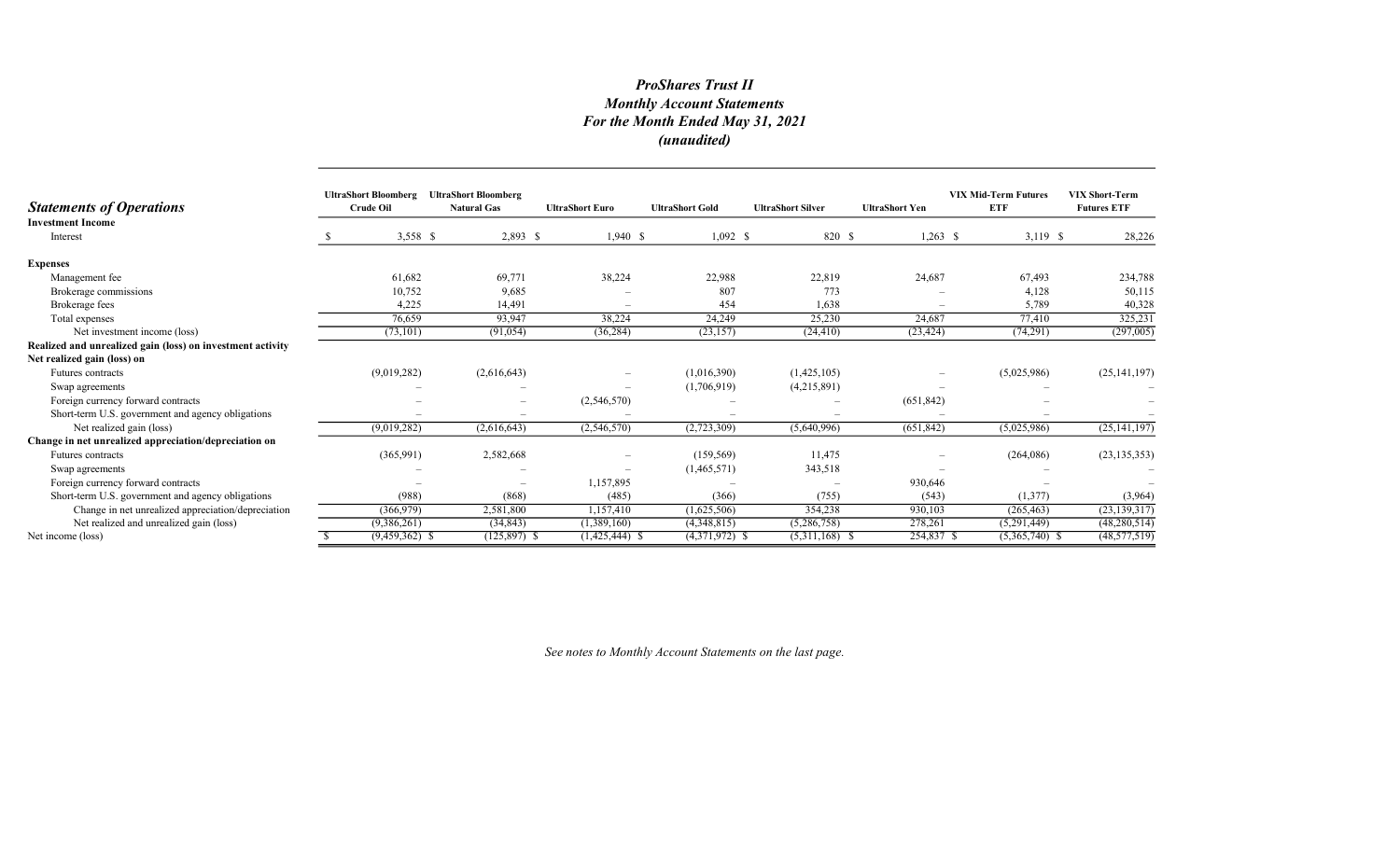| <b>Statements of Changes in Shareholders'</b>      | Short VIX Short-Term Ultra Bloomberg Crude<br><b>Ultra Bloomberg</b> |                    |                  |                    |                          |                          |                     | <b>Ultra VIX Short-Term</b> |                          |                                        |  |
|----------------------------------------------------|----------------------------------------------------------------------|--------------------|------------------|--------------------|--------------------------|--------------------------|---------------------|-----------------------------|--------------------------|----------------------------------------|--|
| <b>Equity</b>                                      | <b>Short Euro</b>                                                    | <b>Futures ETF</b> | Oil              | <b>Natural Gas</b> | <b>Ultra Euro</b>        | <b>Ultra Gold</b>        | <b>Ultra Silver</b> | <b>Futures ETF</b>          | <b>Ultra Yen</b>         | <b>UltraShort Australian</b><br>Dollar |  |
| Shareholders' equity, at April 30, 2021            | 2,129,753 \$                                                         | 534,770,550 \$     | .127,801,762     | 67,870,731         | 3,786,993 \$             | 227,319,715 \$           | 641,238,788 \$      | 1,065,800,767 \$            | 2,651,662 \$             | 2,192,328                              |  |
| Addition of shares                                 |                                                                      | 18,705,543         | 36,487,626       | 4,844,115          |                          |                          | 7,422,013           | 150,453,368                 |                          |                                        |  |
| Redemption of shares                               |                                                                      | (7,311,669)        | (109, 114, 935)  | (17,949,022)       |                          |                          | (18,868,716)        | (192, 942, 260)             |                          |                                        |  |
| Net addition (redemption) of shares                | $\overline{\phantom{a}}$                                             | 11,393,874         | (72,627,309)     | (13, 104, 907)     | $\overline{\phantom{a}}$ | $\overline{\phantom{a}}$ | (11, 446, 703)      | (42, 488, 892)              | $\overline{\phantom{0}}$ |                                        |  |
| Net investment income (loss)                       | (1, 595)                                                             | (618, 195)         | (1,033,154)      | (51,517)           | (2,976)                  | (203, 836)               | (573,759)           | (1, 179, 588)               | (2,035)                  | (1,682)                                |  |
| Net realized gain (loss)                           |                                                                      | 7,977,587          | 123,051,225      | 2,898,944          | 215,740                  | 22,123,405               | 85,113,895          | (112,308,288)               | 51,540                   | (3,699)                                |  |
| Change in net unrealized appreciation/depreciation | (30, 140)                                                            | 16,199,926         | (23,004,924)     | (1,944,579)        | (111, 414)               | 13,627,442               | 21,850,310          | (76, 241, 054)              | (78, 552)                | (4,601)                                |  |
| Net income (loss)                                  | (31, 735)                                                            | 23,559,318         | 99,013,147       | 902,848            | 101,350                  | 35,547,011               | 106,390,446         | (189, 728, 930)             | (29, 047)                | (9,982)                                |  |
| Shareholders' equity, at May 31, 2021              | 2,098,018 \$                                                         | 569,723,742 \$     | 1,154,187,600 \$ | 55,668,672 \$      | 3,888,343 \$             | 262,866,726 \$           | 736,182,531 \$      | 833,582,945 \$              | 2,622,615 \$             | 2,182,346                              |  |
| Net asset value per share *                        | 41.96 \$                                                             | 51.87 \$           | 65.17 \$         | 24.34 \$           | 15.55 S                  | 66.55 \$                 | 53.17 \$            | 36.09 \$                    | 52.48 \$                 | 43.65                                  |  |
| <b>Share transaction</b>                           |                                                                      |                    |                  |                    |                          |                          |                     |                             |                          |                                        |  |
| Shares added                                       |                                                                      | 400,000            | 600,000          | 200,000            |                          |                          | 150,000             | 28,900,000                  |                          |                                        |  |
| Shares redeemed                                    |                                                                      | (150,000)          | (1,700,000)      | (700,000)          |                          |                          | (350,000)           | (235, 932, 821)             |                          |                                        |  |
| Net shares added (redeemed)                        |                                                                      | 250,000            | (1,100,000)      | (500,000)          |                          |                          | (200,000)           | (207, 032, 821)             |                          |                                        |  |

\* Represents value of total shareholders' equity divided by total shares outstanding at the month end.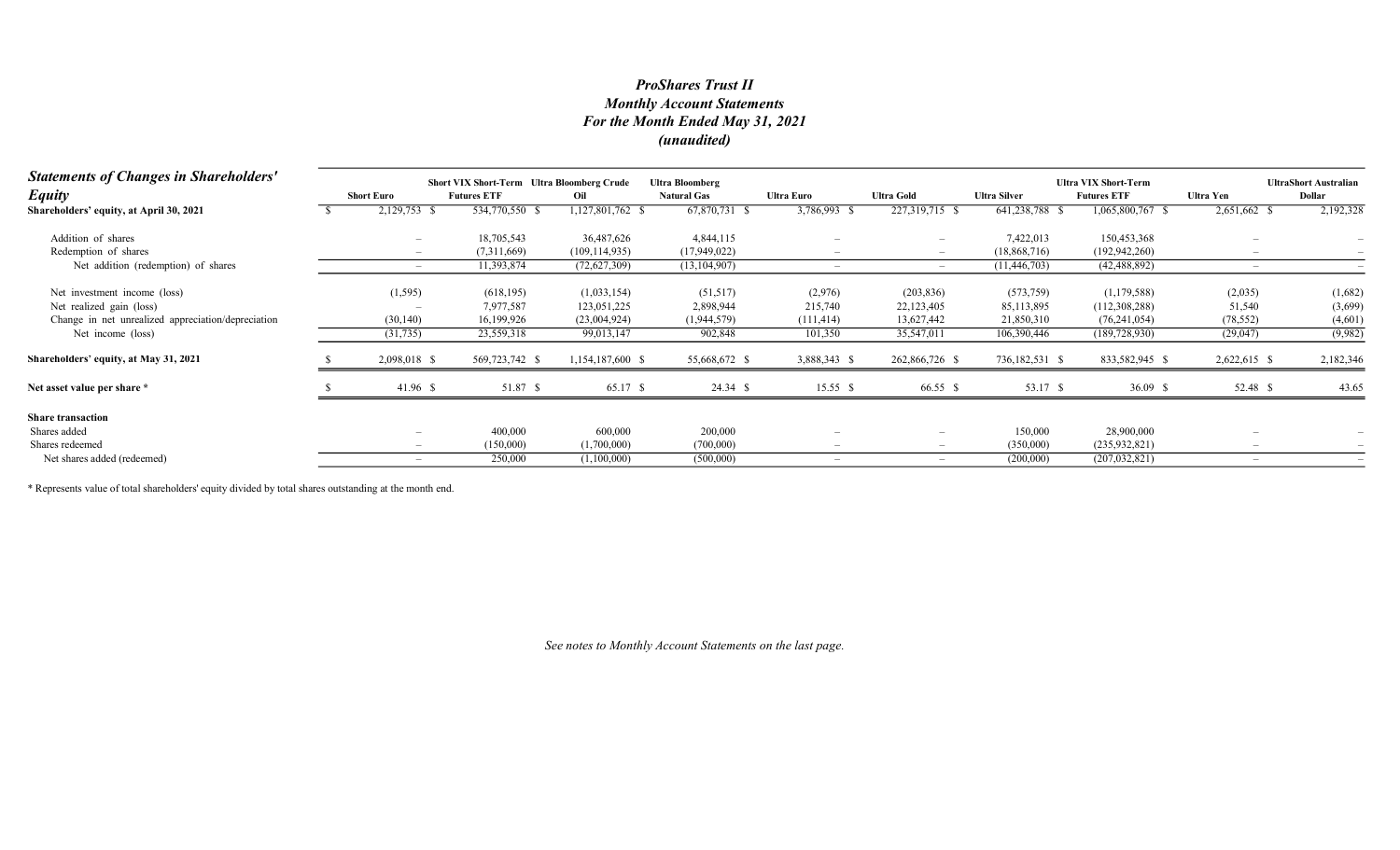| <b>Statements of Changes in Shareholders'</b><br><b>Equity</b> | <b>UltraShort Bloomberg</b><br><b>Crude Oil</b> | <b>UltraShort Bloomberg</b><br><b>Natural Gas</b> | <b>UltraShort Euro</b> | <b>UltraShort Gold</b>   | <b>UltraShort Silver</b> | <b>UltraShort Yen</b>    | <b>VIX Mid-Term Futures</b><br><b>ETF</b> | <b>VIX Short-Term</b><br><b>Futures ETF</b> |
|----------------------------------------------------------------|-------------------------------------------------|---------------------------------------------------|------------------------|--------------------------|--------------------------|--------------------------|-------------------------------------------|---------------------------------------------|
| Shareholders' equity, at April 30, 2021                        | 79,282,410 \$                                   | 77,318,320 \$                                     | 49,911,010 \$          | 29,873,894 \$            | 32,754,118 \$            | 33,997,294 \$            | 89,953,545 \$                             | 331,286,129                                 |
| Addition of shares                                             | 14,234,712                                      | 19,690,421                                        |                        | 3,177,140                |                          |                          | 6,696,154                                 | 67,218,707                                  |
| Redemption of shares                                           | (5,265,184)                                     | (6,600,844)                                       | (2,275,149)            |                          | (2,624,833)              | (3,782,994)              | (1,713,692)                               | (43,609,016)                                |
| Net addition (redemption) of shares                            | 8,969,528                                       | 13,089,577                                        | (2,275,149)            | 3,177,140                | (2,624,833)              | (3,782,994)              | 4,982,462                                 | 23,609,691                                  |
| Net investment income (loss)                                   | (73, 101)                                       | (91, 054)                                         | (36, 284)              | (23, 157)                | (24, 410)                | (23, 424)                | (74,291)                                  | (297,005)                                   |
| Net realized gain (loss)                                       | (9,019,282)                                     | (2,616,643)                                       | (2,546,570)            | (2,723,309)              | (5,640,996)              | (651, 842)               | (5,025,986)                               | (25, 141, 197)                              |
| Change in net unrealized appreciation/depreciation             | (366, 979)                                      | 2,581,800                                         | 1,157,410              | (1,625,506)              | 354,238                  | 930,103                  | (265, 463)                                | (23, 139, 317)                              |
| Net income (loss)                                              | (9,459,362)                                     | (125, 897)                                        | (1,425,444)            | (4,371,972)              | (5,311,168)              | 254,837                  | (5,365,740)                               | (48, 577, 519)                              |
| Shareholders' equity, at May 31, 2021                          | 78,792,576 \$                                   | 90,282,000 \$                                     | 46,210,417 \$          | 28,679,062 \$            | 24,818,117 \$            | 30,469,137 \$            | 89,570,267 \$                             | 306,318,301                                 |
| Net asset value per share *                                    | 21.98 \$                                        | 32.54 \$                                          | $22.54$ \$             | $30.28$ \$               | 20.83 \$                 | 76.31 \$                 | 32.13 \$                                  | 28.39                                       |
| <b>Share transaction</b>                                       |                                                 |                                                   |                        |                          |                          |                          |                                           |                                             |
| Shares added                                                   | 2,300,000                                       | 650,000                                           |                        | 100,000                  |                          | $\overline{\phantom{a}}$ | 200,000                                   | 6,375,000                                   |
| Shares redeemed                                                | (11, 654, 913)                                  | (200,000)                                         | (100,000)              | $\overline{\phantom{m}}$ | (4,075,232)              | (50,000)                 | (50,000)                                  | (35,913,488)                                |
| Net shares added (redeemed)                                    | (9,354,913)                                     | 450,000                                           | (100,000)              | 100,000                  | (4,075,232)              | (50,000)                 | 150,000                                   | (29, 538, 488)                              |

\* Represents value of total shareholders' equity divided by total shares outstanding at the month end.